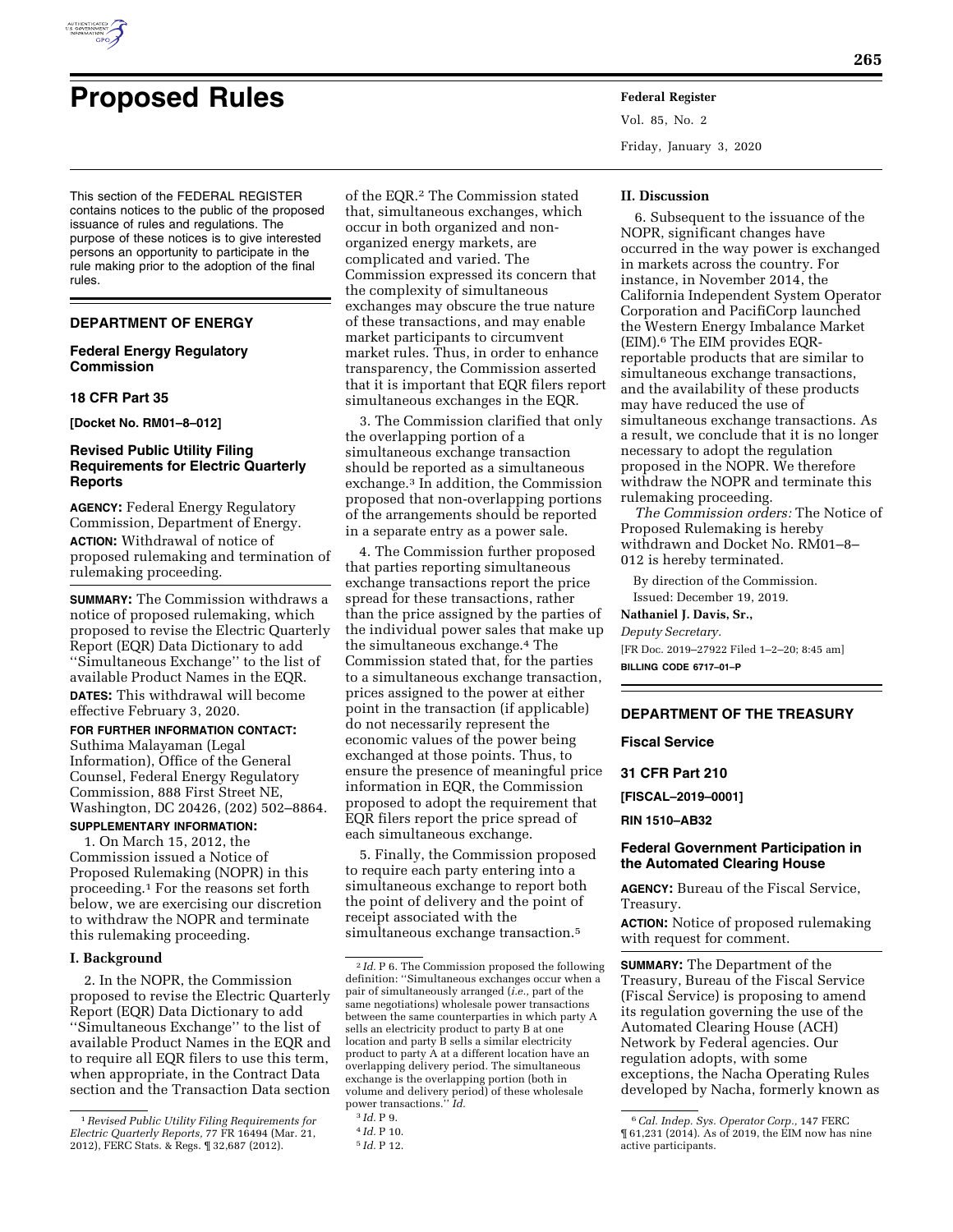NACHA—The Electronic Payments Association (Nacha), as the rules governing the use of the ACH Network by Federal agencies. We are issuing this proposed rule to address changes that Nacha has made to the Nacha Operating Rules since the publication of the 2016 Nacha Operating Rules & Guidelines book. These changes include amendments set forth in the 2017, 2018, and 2019 Nacha Operating Rules & Guidelines books, including supplements thereto, with an effective date on or before June 30, 2021. **DATES:** Comments on the proposed rule must be received by February 3, 2020. **ADDRESSES:** Comments on this rule, identified by docket FISCAL–2019– 0001, should only be submitted using the following methods:

• *Federal eRulemaking Portal: [www.regulations.gov.](http://www.regulations.gov)* Follow the instructions on the website for submitting comments.

• *Mail:* Ian Macoy, Bureau of the Fiscal Service, 3201 Pennsy Drive, Building E, Landover, MD 20785.

The fax and email methods of submitting comments on rules to Fiscal Service have been decommissioned.

*Instructions:* All submissions received must include the agency name (Bureau of the Fiscal Service) and docket number FISCAL–2019–0001 for this rulemaking. In general, comments received will be published on *Regulations.gov* without change, including any business or personal information provided. Comments received, including attachments and other supporting materials, are part of the public record and subject to public disclosure. Do not disclose any information in your comment or supporting materials that you consider confidential or inappropriate for public disclosure. You can download this proposed rule at the following website: *[https://www.fiscal.treasury.gov/ach/.](https://www.fiscal.treasury.gov/ach/)* 

In accordance with the U.S. government's eRulemaking Initiative, Fiscal Service publishes rulemaking information on *[www.regulations.gov.](http://www.regulations.gov)  Regulations.gov* offers the public the ability to comment on, search, and view publicly available rulemaking materials, including comments received on rules. **FOR FURTHER INFORMATION CONTACT:** Ian Macoy, Director of Settlement Services, at (202) 874–6835 or *[ian.macoy@](mailto:ian.macoy@fiscal.treasury.gov) [fiscal.treasury.gov;](mailto:ian.macoy@fiscal.treasury.gov)* or Natalie H. Diana, Senior Counsel, at (202) 874–6680 or *[natalie.diana@fiscal.treasury.gov.](mailto:natalie.diana@fiscal.treasury.gov)*  **SUPPLEMENTARY INFORMATION:** 

#### **I. Background**

Title 31 CFR part 210 (Part 210) governs the use of the ACH Network by

Federal agencies. The ACH Network is a nationwide electronic fund transfer system that provides for the inter-bank clearing of electronic credit and debit transactions and for the exchange of payment-related information among participating financial institutions. Rights and obligations among participants in the ACH Network are governed by the Nacha Operating Rules, which Part 210 incorporates by reference, with certain exceptions. From time to time, the Fiscal Service amends Part 210 in order to address changes that Nacha periodically makes to the Nacha Operating Rules or to revise the regulation as otherwise appropriate.

Currently, Part 210 incorporates the Nacha Operating Rules as set forth in the 2016 Nacha Operating Rules & Guidelines book. Nacha has adopted a number of changes to the Nacha Operating Rules since the publication of the 2016 Nacha Operating Rules & Guidelines book, as reflected in the 2019 Nacha Operating Rules & Guidelines book (2019 Rule Book) and supplements thereto. We are proposing to incorporate in Part 210 most, but not all, of these changes. We are also proposing one change to Part 210, related to reclamations, that does not stem from a change to the Nacha Operating Rules, and several nonsubstantive changes to reflect the renumbering of certain Nacha rules and appendices.

We are requesting public comment on all the proposed amendments to Part 210.

#### **II. Summary of Proposed Rule Changes**

*A. 2017 Nacha Operating Rules & Guidelines Book (2017 Rules Book) Changes* 

The 2017 Rules Book contains a new rule, the Third-Party Sender Rule, which requires every Originating Depository Financial Institution (ODFI) either to register its Third-Party Sender customers with Nacha or to provide Nacha with a statement that it has no such customers. The rule, which became effective on September 29, 2017, establishes deadlines for the initial provision and updating of registration information, and provides that Nacha may request from an ODFI certain additional information regarding a Third-Party Sender.

A Third-Party Sender is a type of third-party service provider that acts as an intermediary in transmitting entries between an Originator and an ODFI. Federal agencies and Fiscal Service do not utilize Third-Party Senders. Although Fiscal Service uses fiscal and financial agents (Federal Reserve Banks

and depository financial institutions, respectively) in its ACH payments and collections operations, those entities are not providing services in a capacity as Third-Party Senders. Accordingly, the rule will not affect the Federal government. We are proposing to incorporate in Part 210 the Third-Party Sender Rule.

## *B. 2018 Nacha Operating Rules & Guidelines Book (2018 Rules Book) Changes*

Nacha did not publish any new rules in the 2018 Rules Book. The 2018 Rule Book contains revisions related to the implementation of Phase 2 of Same Day ACH, which we adopted in 2017 (See 82 FR 42597), and the Third-Party Sender Rule discussed in Section A above.

*C. 2019 Nacha Operating Rules & Guidelines Book (2019 Rules Book) Changes* 

The 2019 Rules Book contains changes related to the following amendments:

• Faster Funds Availability;

• Same Day ACH Dollar Limit Increase; and

• New Same Day ACH Processing Window.

We are proposing to incorporate in Part 210 all of the foregoing amendments.

1. Faster Funds Availability

The Faster Funds Availability rule will provide faster funds availability for many ACH credits. Funds from Same Day ACH credits processed in the first Same Day processing window will be made available to the Receiver for withdrawal by 1:30 p.m., Receiving Depository Financial Institution (RDFI) local time. Funds from all non-Same Day ACH credits that are made available to the RDFI by 5:00 p.m., RDFI local time, on the banking day before Settlement Date will be available to the Receiver for withdrawal by 9:00 a.m., RDFI local time, on Settlement Date.

Currently, funds from non-Same Day ACH credits are required to be made available to the Receiver for withdrawal by the end of the Settlement Date, which can be at any hour before the RDFI's close of business or by the end of day at an ATM. One exception is for Prearranged Payment and Deposit (PPD) credits made available to the RDFI by 5:00 p.m., RDFI local time, on the banking day before Settlement Date. The RDFI must provide funds availability for these credits by the opening of business on Settlement Date. This exception will now be the standard practice for any ACH credit made available to the RDFI by 5:00 p.m., RDFI local time, on the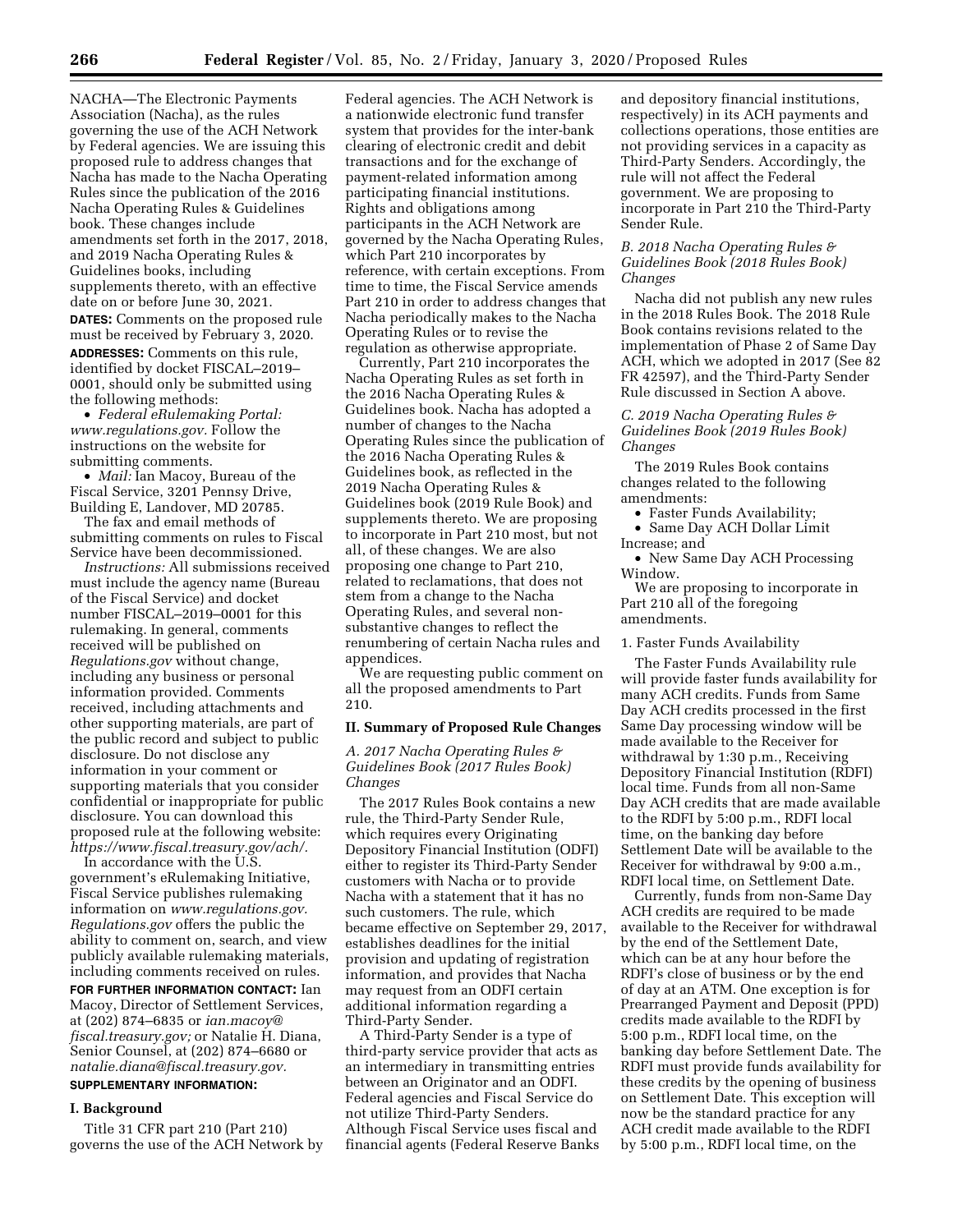banking day before Settlement Date. This rule change also establishes a firm time of 9:00 a.m., RDFI local time, for such availability and eliminates references to ''opening of business.''

Receivers will have earlier funds availability for a large portion of ACH credits:

• Funds from non-Same Day ACH credits made available to the RDFI by 5:00 p.m., RDFI local time, on the banking day before settlement will be available to the Receiver for withdrawal on Settlement Date by 9:00 a.m., RDFI local time;

• Funds from Same Day credits received in the first Same Day ACH processing window will be available to the Receiver for withdrawal by 1:30 p.m., RDFI local time; and

• Funds from Same Day credits received in the second Same Day ACH processing window will be available to the Receiver for withdrawal by 5:00 p.m., RDFI local time.

This Nacha rule became effective on September 20, 2019. We are proposing to accept this amendment. Because the government is not a depository institution, the rule will not affect the government's receipt of ACH payments, but will mean that some recipients of government Same Day and non-Same Day ACH payments will have earlier access to their funds from their financial institutions.

2. Same Day ACH Dollar Limit Increase

The Same Day ACH Dollar Limit Increase rule will increase the pertransaction dollar limit for Same Day transactions from \$25,000 to \$100,000. At implementation, both Same Day ACH credits and Same Day ACH debits will be eligible for Same Day processing up to \$100,000 per transaction. Nacha's rule will become effective on March 20, 2020.

We are proposing to accept this rule. Acceptance of this rule will enable individuals and entities to make Same Day ACH payments of up to \$100,000 to the government, and will enable Federal agencies to make Same Day ACH payments of up to \$100,000.

### 3. New Same Day ACH Processing Window

The New Same Day ACH Processing Window rule will create a new processing window that will enable ODFIs and their customers to originate Same Day transactions for an additional two hours each banking day. The new window will allow Same Day ACH files to be submitted to the ACH Operators until 4:45 p.m. ET. RDFIs will receive files from this third window by 5:30 p.m. ET, with interbank settlement

occurring at 6:00 p.m. ET. RDFIs will need to make funds available for credits processed in the new window by the end of their processing for that Settlement Date. All credits and debits, and all returns, will be eligible to be processed in the new Same Day ACH window, with the exception of International ACH Transactions (IATs), Automated Enrollment Entries (ENRs), and forward entries in excess of the pertransaction dollar limit.

Currently, ODFIs can submit Same Day ACH files to the ACH Operators until 2:45 p.m. ET. ODFI processing arrangements that use payment processors and correspondent institutions have earlier deadlines. ACH end-users may have even earlier deadlines to submit Same Day ACH files to their ODFIs. These timing requirements can make it impractical for many ODFIs to offer, or for ACH endusers to adopt, Same Day ACH payments. Adding a third, later Same Day ACH processing window will provide greater access for all ODFIs and their customers.

Nacha's rule will become effective on March 19, 2021. We are proposing to accept this rule, which will give more individuals and entities the opportunity to pay the government by Same Day ACH. It will also make it possible for the government to originate Same Day ACH payments later in the day than is currently possible.

*D. Supplement #2–2018 to the Nacha Operating Rules Changes* 

On November 2, 2018, the Nacha Voting Membership approved nine amendments to the Nacha Operating Rules. Because the nine amendments were approved just prior to publication of the 2019 Rules Book, the amendments are included in the rule book as a separate supplement rather than within the main body of the publication.

#### 1. Return for Questionable Transaction

Before adoption of this amendment, an RDFI could return an ACH entry for any reason, except as otherwise provided in Article Three, Subsection 3.8.1 (Restrictions on RDFI's Right to Transmit Return Entries) of the Nacha Operating Rules. Defined return reasons included, among others, entries that were deemed unauthorized by the Receiver or those with an invalid account number or no account at the RDFI. If an RDFI wanted to return an entry that did not have a valid account number and appeared to be questionable, suspicious, or anomalous in some way, the RDFI did not have a defined return reason code to

communicate this information to the ODFI and Originator. Nacha guidance allowed RDFIs to use R17 to return questionable transactions that would otherwise be returned using a standard administrative return reason (R03—No Account/Unable to Locate Account or R04—Invalid Account Number Structure). However, none of these options enabled an ODFI or its Originator to differentiate questionable transactions from other routine account number errors.

Under the Return for Questionable Transaction rule, RDFIs are able (but not required) to use Return Reason Code R17—File Record Edit Criteria to indicate that the RDFI believes the entry containing invalid account information was initiated under questionable circumstances. This use of R17 is optional at the discretion of the RDFI. Those RDFIs that elect to use R17 for this purpose are required to use the description ''QUESTIONABLE'' in the Addenda Information field of the return. This description in an R17 return differentiates returns that appear to be suspicious to the RDFI from those due to routine account number issues.

This rule became effective on June 21, 2019. We are proposing to accept this amendment, which may give agencies greater insight into transactions that are returned because they are suspicious or questionable.

2. Supplementing Fraud Detection Standards for WEB Debits

Under existing rules, Originators of internet-initiated (WEB) debit entries must use a ''commercially reasonable fraudulent transaction detection system'' to screen WEB debits for fraud. This requirement is intended to help prevent fraudulent payments from being introduced into the ACH Network, and to help protect RDFIs from posting fraudulent or otherwise incorrect or unauthorized payments.

With the implementation of the Supplementing Fraud Detection Standards for WEB Debits rule, the current screening requirement will be enhanced to make it explicit that ''account validation'' is part of a ''commercially reasonable fraudulent transaction detection system.'' The supplemental requirement will apply to the first use of an account number, or changes to the account number. For existing WEB debit authorizations, the rule will be effective on a going forward basis. Originators will have to perform account validations as there are updates to account numbers in existing authorizations.

Nacha's rule will become effective on March 19, 2021. We are proposing to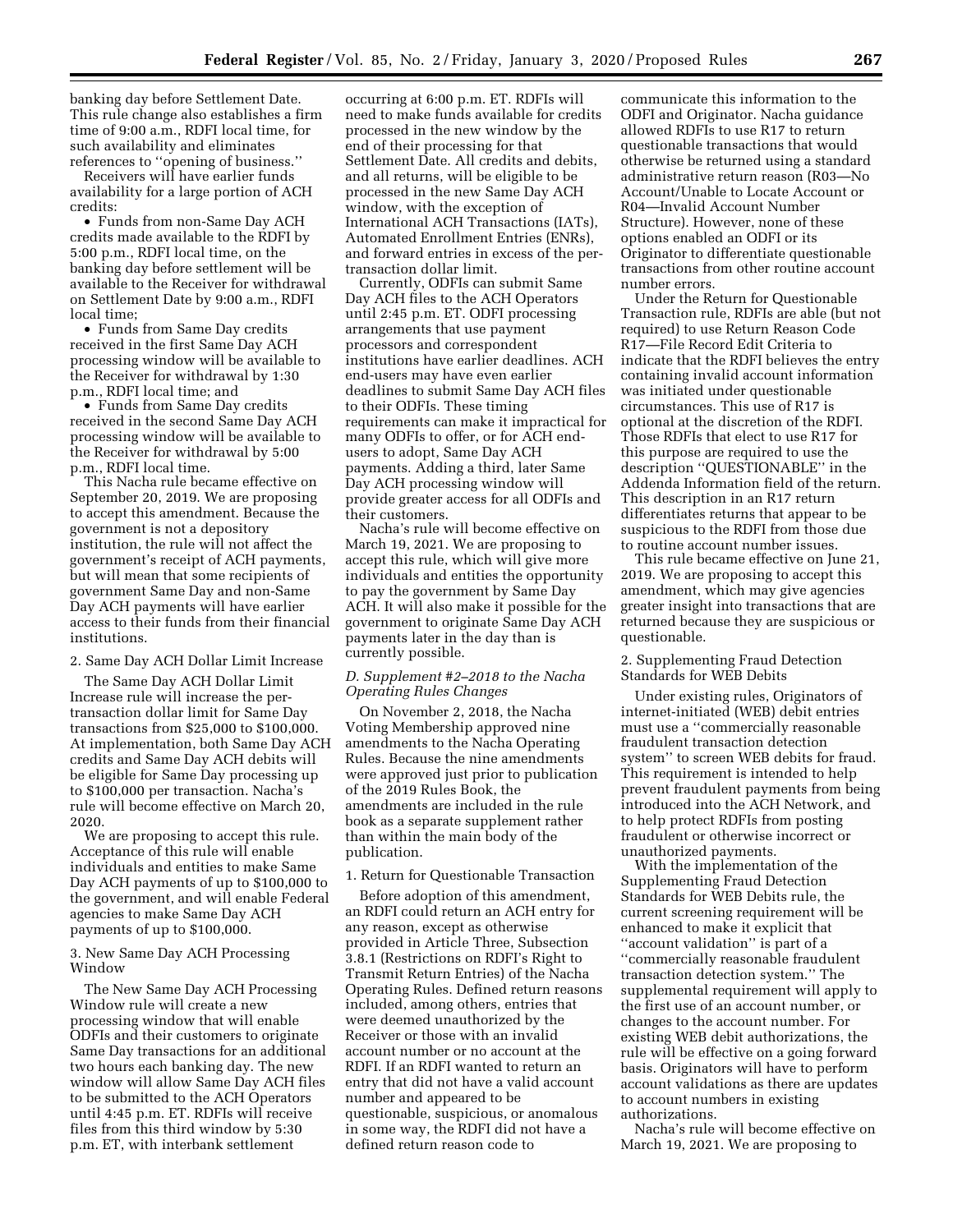accept this rule, which can be expected to reduce unauthorized debits originated by agencies and resulting fraud losses to the government. However, the implementation of account validation will be costly for the government due to the need for systems changes, program changes at originating Federal agencies, and transactional fees for validation services incurred for the origination of WEB debits. Acceptance of the rule would not only result in significant additional costs to the government in the origination of WEB debits but could also have the unintended consequence of incenting agencies to encourage or restrict the public to use payment methods other than ACH that represent lower cost to the government or offer greater transaction certainty at a comparable cost. An initial assessment indicates the costs for WEB debit origination with account validation would approach the costs for acceptance of payment by debit cards, for example, which provide both account and funds availability validation through the authorization process. Given the anticipated costs of implementation, we are considering delaying the effective date of our acceptance of this Nacha rule change beyond Nacha's March 19, 2021 effective date.

## 3. Supplementing Data Security Requirements

The existing ACH Security Framework requires Financial Institutions, Originators, Third-Party Service Providers, and Third-Party Senders to establish, implement and update security policies, procedures and systems related to the initiation, processing and storage of ACH entries. These policies, procedures, and systems must protect the confidentiality and integrity of protected information; protect against anticipated threats or hazards to the security or integrity of Protected Information; and protect against unauthorized use of Protected Information that could result in substantial harm to a natural person.

The Supplementing Data Security Requirements rule expands the existing ACH Security Framework to explicitly require large, non-financial institution Originators, Third-Party Service Providers, and Third-Party Senders to protect account numbers used in the initiation of ACH entries by rendering them unreadable when stored electronically. The rule aligns with existing language contained in Payment Card Industry (PCI) requirements, thus industry participants are expected to be reasonably familiar with the manner and intent of the requirement.

The rule applies only to account numbers collected for or used in ACH transactions and does not apply to the storage of paper authorizations. The rule also does not apply to depository financial institutions when acting as internal Originators, as they are covered by existing Federal Financial Institutions Examination Council (FFIEC) and similar data security requirements and regulations.

The amendment has a phased implementation period, with the following effective dates:

• Phase 1: Nacha Operating Rules language will become effective on June 30, 2020. Any Originator, Third-Party Service Provider, or Third-Party Sender that originates six million or more ACH transactions in calendar year 2019 will need to be compliant by June 30, 2020.

• Phase 2: Nacha Operating Rules language will become effective on June 30, 2021. Any Originator, Third-Party Service Provider, or Third-Party Sender that originates two million or more ACH transactions in calendar year 2020 will need to be compliant by June 30, 2021.

Going forward after calendar year 2020, any Originator, Third-Party Service Provider, or Third-Party Sender that originates two million or more ACH transactions in any calendar year will need to be compliant with the rule by June 30 of the following calendar year.

Fiscal Service supports the expansion of existing security requirements to require large non-financial institution Originators to protect account numbers used to initiate ACH transactions by rendering them unreadable while stored electronically. We are proposing to accept this amendment.

## 4. ACH Rules Compliance Audit Requirements

Effective January 1, 2019, Nacha consolidated all requirements for an annual rules compliance audit within one section of the Nacha Operating Rules. Prior to the rule change, the general obligation for Participating Depository Financial Institutions (and certain Third-Party Service Providers and Third-Party Senders) to conduct an audit was located within Article One, Section 1.2.2 (Audits of Rules Compliance). However, the details pertaining to that audit obligation were separately located within Appendix Eight (Rules Compliance Audit Requirements). This amendment retained and combined the core audit obligation with the general administrative requirements for completion of such an audit into Article One of the Nacha Operating Rules.

Under 31 CFR 210.2(d), the rule compliance audit requirements are not applicable to Federal agencies. We are therefore proposing not to adopt this amendment.

#### 5. Minor Rules Topics

These amendments change five specific areas of the Nacha Operating Rules to address minor issues. Minor changes to the Nacha Operating Rules have little-to-no impact on ACH participants and no significant economic impact. Nacha's minor rule amendments became effective on January 1, 2019.

## i. ACH Operator Edits

The ACH Operator Edits amendment modifies edit criteria to permit ACH Operators to ''pend'' files as an alternative to rejecting files under various error conditions, primarily related to duplicate file detection. The rule incorporates language to clarify that ACH Operator edits defined within Appendix Two of the Nacha Operating Rules represent minimum standards required by the Nacha Operating Rules, and that additional edits can be adopted by each ACH Operator as part of its service agreement with its customers.

We are proposing to accept this amendment.

ii. Clarification of Telephone-Initiated Entry (TEL) Authorization Requirements

This amendment clarifies that the general rules governing the form of authorization for all consumer debits apply to the authorization of TEL entries, including the obligation to include revocation language. Only Accounts Receivable (ARC), Back Office Conversion (BOC), Point-of-Purchase (POP), and Re-presented Check (RCK) entries are explicitly exempted from the requirement to include revocation language in the authorization. The Clarification of TEL Authorization Requirements rule also incorporates a reference that TEL entries are consumer debits only, consistent with the language for other consumer debits. We are proposing to accept this amendment.

iii. Clarification of RDFI Obligation To Return Credit Entry Declined by Receiver

This rule change reflects pre-existing practices regarding circumstances under which an RDFI is, or is not, obligated to return a credit entry that has been declined by a Receiver. The Clarification of RDFI Obligation to Return Credit Entry Declined by Receiver rule expressly identifies specific conditions under which the RDFI is excused from its obligation to return a credit: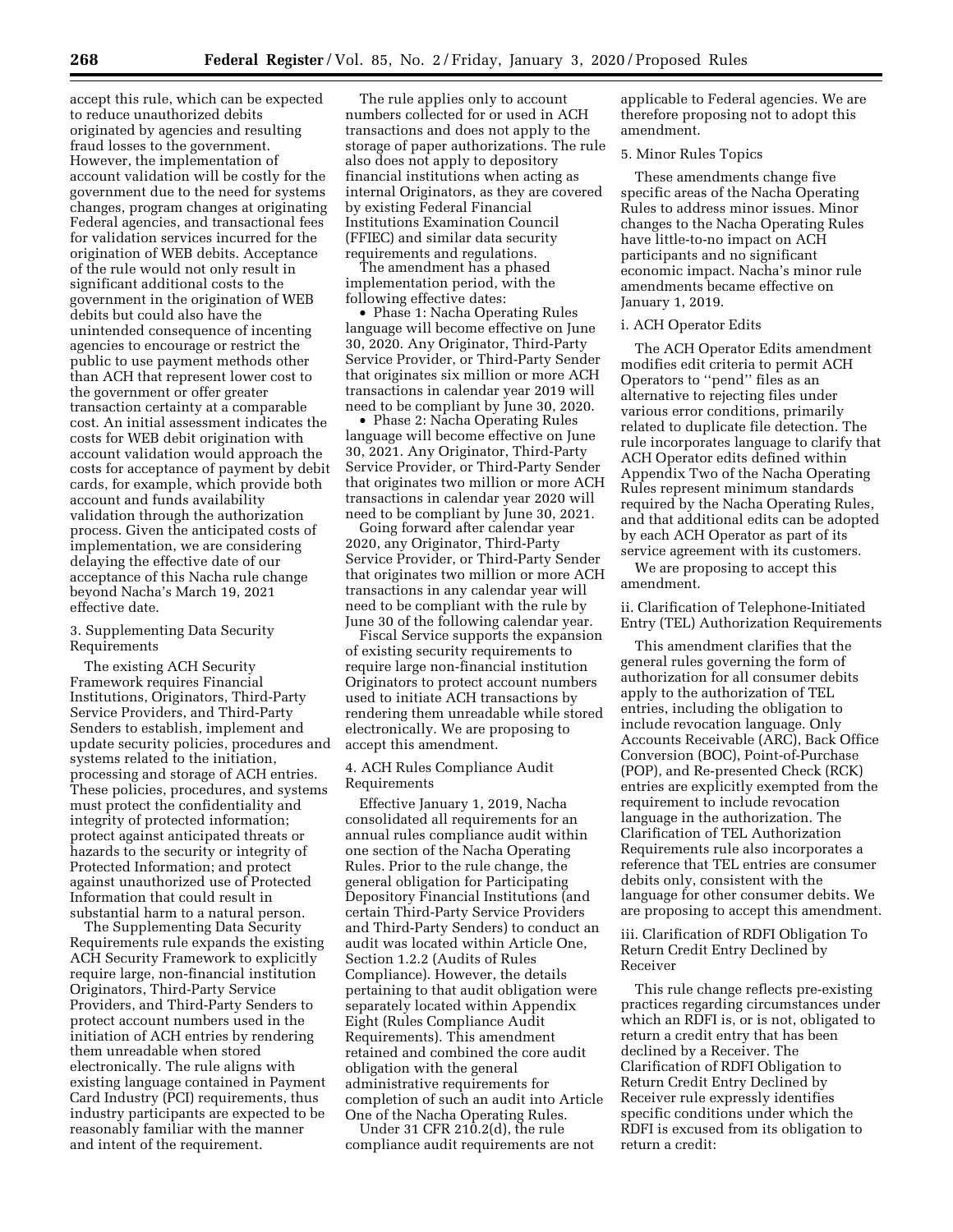- —There are insufficient funds available to satisfy the return, including due to any third party lien or security interest.
- —The return is prohibited by legal requirements.
- —The RDFI itself has a claim against the proceeds of the credit entry, including by offset, lien, or security interest.

The rule change also modifies the rule language to refer to an entry being ''declined'' (rather than ''refused'') by the Receiver.

We are proposing to accept this amendment.

#### iv. Clarification on Reinitiation of Return Entries

This amendment is an editorial change to the language of the general rule on Reinitiated Entries to clarify the intent of the Rules that reinitiation is limited to two times.

We are proposing to accept this amendment.

v. Clarification on RDFI Liability Upon Receipt of a Written Demand for Payment

This amendment contains editorial changes regarding conditions under which an RDFI may return a Reclamation Entry or reject a Written Demand for Payment. These changes also clarify that an RDFI may reject a Written Demand for Payment only if it was not properly originated by the ODFI.

We are proposing to accept this amendment.

#### *D. Differentiating Unauthorized Return Reasons*

On April 12, 2019, Nacha Voting Membership approved Ballot #1–2019: Differentiating Unauthorized Return Reasons. The rule repurposes an existing, little-used return reason code (R11) that will be used when a receiving customer claims that there was an error with an otherwise authorized payment. Currently, return reason code R10 is used as a catch-all for various types of underlying unauthorized return reasons, including some for which a valid authorization exists, such as a debit on the wrong date or for the wrong amount. In these types of cases, a return of the debit still should be made, but the Originator and its customer (the Receiver) might both benefit from a correction of the error rather than the termination of the origination authorization. The use of a distinct return reason code (R11) enables a return that conveys this new meaning of ''error'' rather than ''no authorization.''

The rule becomes effective in two phases. On April 1, 2020, the repurposed return code becomes effective, and financial institutions will use it for its new purpose. A year later, on April 1, 2021, the re-purposed return code will become covered by the existing Unauthorized Entry Fee.

We are proposing to accept this amendment.

*E. Actual or Constructive Knowledge of Death* 

31 CFR part 210 Subpart B governs the reclamation of post-death Federal benefit payments from financial institutions. Under Subpart B, both agencies and RDFIs have obligations, rights and liabilities that are triggered by actual or constructive knowledge of the death or incapacity of a recipient or death of a beneficiary. See § 210.10(c), (d); § 210.11(a). An agency that initiates a request for a reclamation must do so within 120 calendar days after the date that the agency first has actual or constructive knowledge of the death or legal incapacity of a recipient or the death of a beneficiary. However, the definition of ''actual or constructive'' knowledge for this purpose is not explicitly addressed in the definition at § 210.2(b), which refers only to RDFIs.

Fiscal Service is proposing to revise the definition of ''actual or constructive knowledge of death'' at 31 CFR 210.2(b) to apply the definition to agencies as well as RDFIs. In addition, we are proposing to add a sentence to the definition to address a specific situation that has arisen in recent years in which agencies sometimes stop recurring payments to a recipient and, many months or years after stopping the payments, initiate a reclamation. As revised, § 210.2(b) would require an agency that stops certifying recurring payments to a recipient because it has reason to believe that the recipient is deceased to investigate and determine whether to initiate a reclamation within 120 days following the first missed payment date. An agency may receive information or otherwise have reason to believe that a recipient is deceased before it takes action to stop payments. However, we believe that the first missed payment date preceding the initiation of a reclamation is the most apparent indicator that the agency has information of a recipient's death that is sufficiently reliable to warrant stopping payments. Accordingly, the phrase ''the time [the agency] stops certifying recurring payments to a recipient'' refers to the first missed payment date.

The proposed language would not generally apply to or affect situations in which agencies stop payments due to fraud or loss of entitlement because in most of those cases agencies would not

be initiating a reclamation. In addition, the proposed language would not generally affect situations in which an agency stops payments due to a mistaken belief that the recipient was deceased, because those payments would be reinitiated upon discovery of the mistake. Moreover, in the event that an agency initiates a reclamation more than 120 days after stopping payments and can prove that it stopped payments for a reason other than actual or constructive knowledge of death, the agency can present evidence to rebut the presumption of knowledge, in which case the 120-day deadline would not be triggered by the date the agency stopped payments.

Agencies have indicated that sometimes they have difficulty obtaining definitive proof of death (*i.e.,*  a death certificate) within 120 days of receiving constructive knowledge of death, and that therefore they may wait for a protracted period of time before initiating a reclamation. However, the legal standard applicable to agencies initiating a reclamation is not receipt of a death certificate (actual knowledge), but actual or constructive knowledge. We request comment on this proposal, including whether the proposed revisions to § 210.2(b) are clear.

### **III. Section-by-Section Analysis**

In order to incorporate in Part 210 the Nacha Operating Rule changes that we are accepting, we are replacing references to the 2016 Nacha Rules & Guidelines book with references to the 2019 Nacha Operating Rules & Guidelines book. The Nacha Operating Rule amendment that we are not proposing to incorporate is a modification to the audit compliance provisions of the Nacha Operating Rules, which are already excluded under Part 210. Other than replacing the references to the 2016 Nacha Operating Rules & Guidelines book, no change to Part 210 is necessary to exclude this amendment.

#### § 210.2(b)

We are proposing to amend the definition of ''actual or constructive knowledge'' in order to clarify that the definition applies to agencies as well as to RDFIs. We are also proposing to add a sentence to the definition to address situations in which agencies stop recurring payments to a recipient and subsequently initiate a reclamation. Under the revised definition, an agency is presumed to have constructive knowledge of death or incapacity at the time it stops certifying recurring payments to a recipient if the agency (1) does not re-initiate payments to the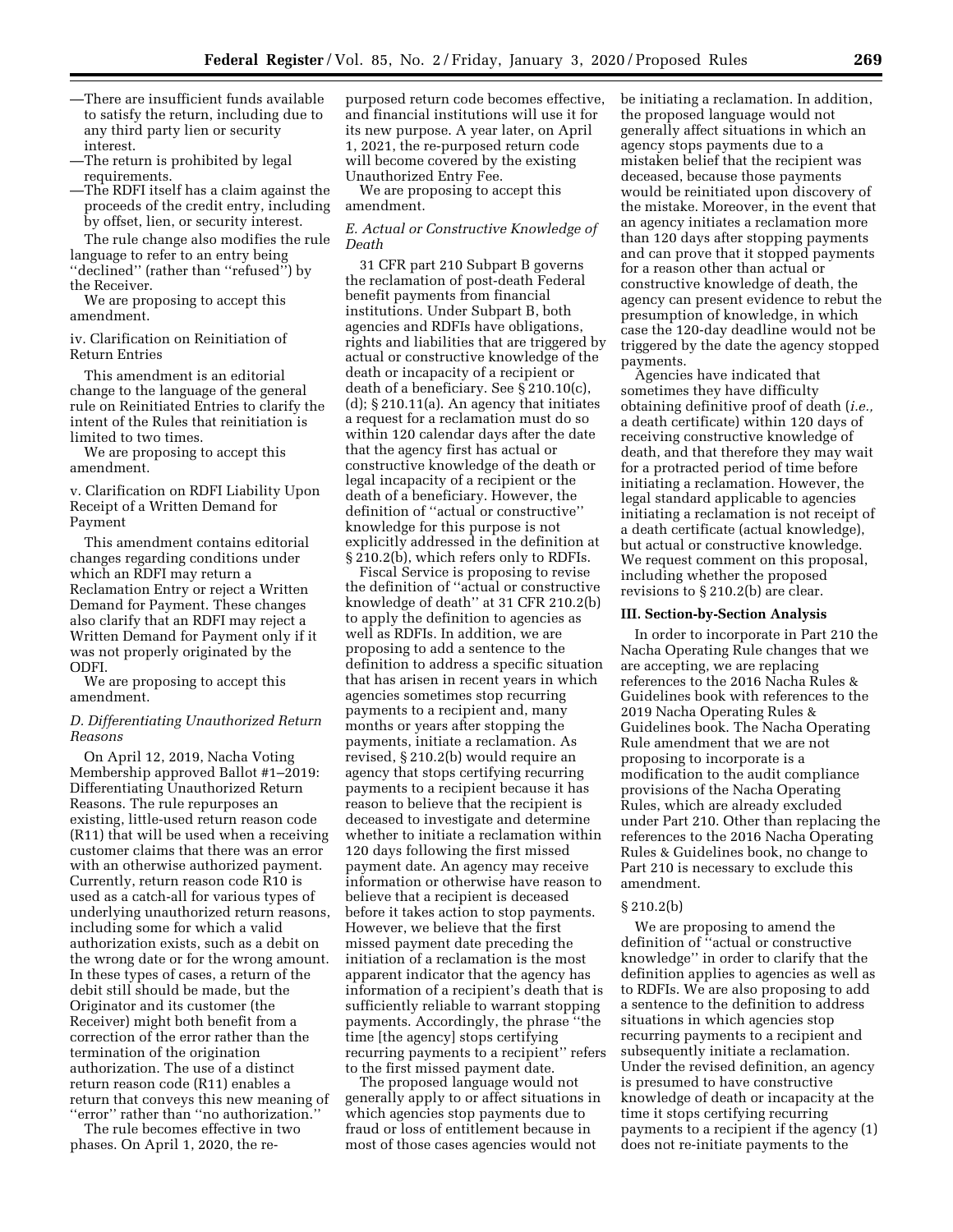recipient and (2) subsequently initiates a reclamation for one or more payments made to the recipient. The presumption created under the definition is rebuttable in cases where an agency can demonstrate that it stopped certifying recurring payments to a recipient for a reason other than death.

## § 210.2(d)

We are proposing to amend the definition of ''applicable ACH Rules'' at § 210.2(d) by replacing the reference to Nacha's 2016 Operating Rules & Guidelines with a reference to the ACH Rules with an effective date on or before June 30, 2021, as published in ''2019 Nacha Operating Rules & Guidelines'' and supplements thereto. We are proposing to delete the reference to Appendix Ten in subparagraph (1) because Appendix Eight is being removed in its entirety from the 2019 Rules Book, and Appendices Nine and Ten are being renumbered as Appendices Eight and Nine, respectively. We are proposing to delete subparagraph (7), which relates to the government's original adoption of Same Day ACH in 2017, because it was in effect only until September 15, 2017, and is now obsolete.

#### § 210.3(b)

We are proposing to amend § 210.3(b) by replacing the references to the 2016 Nacha Operating Rules & Guidelines with references to a 2019 Nacha Operating Rules & Guidelines.

#### § 210.6

We are proposing to amend paragraph (g) by replacing the reference to the 2016 Nacha Operating Rules & Guidelines with a reference to a 2019 Nacha Operating Rules & Guidelines.

#### § 210.10(b)

We are proposing to amend § 210.10(b) to state that an agency is presumed to have constructive knowledge of death or incapacity at the time it stops certifying recurring payments to a recipient if the agency (1) does not re-initiate payments to the recipient and (2) subsequently initiates a reclamation for one or more payments made to the recipient.

### **IV. Incorporation by Reference**

In this rule, Fiscal Service is proposing to incorporate by reference the 2019 Nacha Operating Rules & Guidelines book. The Office of **Federal Register** (OFR) regulations require that agencies discuss in the preamble of a proposed rule ways that the materials the agency proposes to incorporate by reference are reasonably available to

interested parties or how it worked to make those materials reasonably available to interested parties. In addition, the preamble of the proposed rule must summarize the material. 1 CFR 51.5(a). In accordance with OFR's requirements, the discussion in the **SUPPLEMENTARY INFORMATION** section summarizes the 2019 Nacha Operating Rules. Financial institutions utilizing the ACH Network are bound by the Nacha Operating Rules and have access to the Nacha Operating Rules in the course of their everyday business. The Nacha Operating Rules are available as a bound book or in online form from Nacha, 2550 Wasser Terrace, Suite 400, Herndon, Virginia 20171, tel. 703–561– 1100, *[info@nacha.org.](mailto:info@nacha.org)* 

#### **V. Procedural Analysis**

### *Request for Comment on Plain Language*

Executive Order 12866 requires each agency in the Executive branch to write regulations that are simple and easy to understand. We invite comment on how to make the proposed rule clearer. For example, you may wish to discuss: (1) Whether we have organized the material to suit your needs; (2) whether the requirements of the rule are clear; or (3) whether there is something else we could do to make the rule easier to understand.

#### *Regulatory Planning and Review*

The proposed rule does not meet the criteria for a ''significant regulatory action'' as defined in Executive Order 12866. Therefore, the regulatory review procedures contained therein do not apply.

#### *Regulatory Flexibility Act Analysis*

It is hereby certified that the proposed rule will not have a significant economic impact on a substantial number of small entities. The proposed rule imposes on the Federal government a number of changes that Nacha has already adopted and imposed on private sector entities that utilize the ACH Network. The proposed rule does not impose any additional burdens, costs or impacts on any private sector entities, including any small entities. Accordingly, a regulatory flexibility analysis under the Regulatory Flexibility Act (5 U.S.C. 601 *et seq.)* is not required.

#### *Unfunded Mandates Act of 1995*

Section 202 of the Unfunded Mandates Reform Act of 1995, 2 U.S.C. 1532 (Unfunded Mandates Act), requires that the agency prepare a budgetary impact statement before promulgating any rule likely to result in a Federal mandate that may result in the

expenditure by State, local, and tribal governments, in the aggregate, or by the private sector, of \$100 million or more in any one year. If a budgetary impact statement is required, section 205 of the Unfunded Mandates Act also requires the agency to identify and consider a reasonable number of regulatory alternatives before promulgating the rule. We have determined that the proposed rule will not result in expenditures by State, local, and tribal governments, in the aggregate, or by the private sector, of \$100 million or more in any one year. Accordingly, we have not prepared a budgetary impact statement or specifically addressed any regulatory alternatives.

# **List of Subjects in 31 CFR Part 210**

Automated Clearing House, Electronic funds transfer, Financial institutions, Fraud, and Incorporation by reference.

For the reasons set out in the preamble, we propose to amend 31 CFR part 210 as follows:

## **PART 210—FEDERAL GOVERNMENT PARTICIPATION IN THE AUTOMATED CLEARING HOUSE**

■ 1. The authority citation for part 210 continues to read as follows:

**Authority:** 5 U.S.C. 5525; 12 U.S.C. 391; 31 U.S.C. 321, 3301, 3302, 3321, 3332, 3335, and 3720.

■ 2. In § 210.2, revise paragraphs (b) and (d) to read as follows:

## **§ 210.2 Definitions.**

\* \* \* \* \* (b) Actual or constructive knowledge, when used in reference to an RDFI's or agency's knowledge of the death or incapacity of a recipient or death of a beneficiary, means that the RDFI or agency received information, by whatever means, of the death or incapacity and has had a reasonable opportunity to act on such information or that the RDFI or agency would have learned of the death or incapacity if it had followed commercially reasonable business practices. For purposes of Subpart B, an agency is presumed to have constructive knowledge of death or incapacity at the time it stops certifying recurring payments to a recipient if the agency (1) does not re-initiate payments to the recipient and (2) subsequently initiates a reclamation for one or more payments made to the recipient.

\* \* \* \* \* (d) *Applicable ACH Rules* means the ACH Rules with an effective date on or before June 30, 2021, as published in ''2019 Nacha Operating Rules & Guidelines: A Complete Guide to Rules